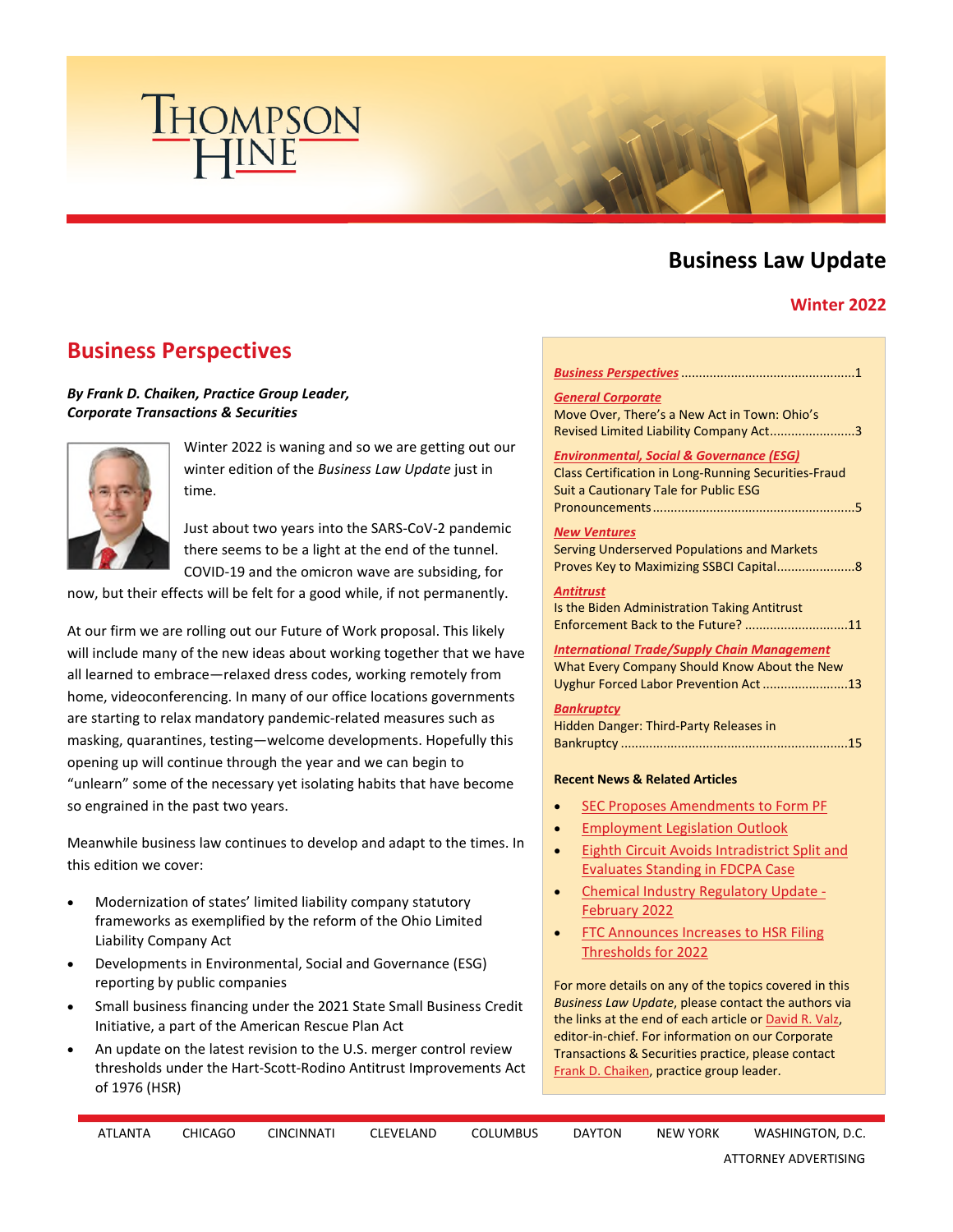- Import regulations addressing the possible use of forced labor by exporters to the United States
- Release of directors, officers and other third parties from liability when a company is going through bankruptcy

As this goes to press the Olympics have wrapped up, the Bengals' Cinderella Super Bowl run came to a tight (and from a Cincinnati perspective, unsuccessful) finish, and world affairs continue to throw out new challenges and opportunities. We hope this finds you well and hopeful for the future. As always, please let us know of any questions, concerns, or ways we can help you achieve your goals.

All the best,

- F r a n k

\*\*\*

*[Frank Chaiken](http://www.thompsonhine.com/professionals/chaiken-frank) leads the firm's highly regarded Corporate Transactions & Securities practice and its more than 100 professionals, representing clients of all sizes across virtually every industry. If you have questions or would like to share your thoughts, please contact Frank at 513.352.6550 or by email to [Frank.Chaiken@ThompsonHine.com](mailto:Frank.Chaiken@ThompsonHine.com).*



# **The Latest on the Ukraine/Russia Crisis**

Thompson Hine's International Trade practice group is closely monitoring the trade-related developments occurring in connection with Russia's invasion of Ukraine, including the wide variety of sanctions, export bans/restrictions, foreign direct product rules and other financial measures being implemented by multiple U.S. agencies against Russia and Belarus.

Below is a list of our recent updates (newest to oldest). Please visit our [SmarTrade blog](https://www.thompsonhinesmartrade.com/) regularly for current information on the evolving situation. To receive an email notification when we publish new updates, please [subscribe to the blog.](https://www.thompsonhinesmartrade.com/subscribe/)

- [OFAC Issues Clarifying Guidance on Its Russia Sanctions and Amends Several General Licenses](https://www.thompsonhinesmartrade.com/2022/03/ofac-issues-clarifying-guidance-on-its-russia-sanctions-and-amends-several-general-licenses/) (March 3)
- **[DDTC Announces Export Prohibitions of ITAR Articles to DNR and LNR Regions of Ukraine](https://www.thompsonhinesmartrade.com/2022/03/ddtc-announces-export-prohibitions-of-itar-articles-to-dnr-and-lnr-regions-of-ukraine/) (March 1)**
- [OFAC Sanctions Russian President Vladimir Putin and Additional Russian Financial Institutions](https://www.thompsonhinesmartrade.com/2022/02/ofac-sanctions-russian-president-vladimir-putin-and-additional-russian-financial-institutions/) (Feb. 28)
- [OFAC Further Expands Sanctions Against Belarus and Russia's Financial Sectors](https://www.thompsonhinesmartrade.com/2022/02/ofac-further-expands-sanctions-against-belarus-and-russias-financial-sectors/) (Feb. 28)
- [United States Imposes New Russia-Related Export Restrictions](https://www.thompsonhinesmartrade.com/2022/02/united-states-imposes-new-russia-related-export-restrictions/) (Feb. 25)
- **•** [President Biden Sanctions Nord Stream 2 AG as a Result of Russia's Invasion of Ukraine](https://www.thompsonhinesmartrade.com/2022/02/president-biden-sanctions-nord-stream-2-ag-as-a-result-of-russias-invasion-of-ukraine/) (Feb. 24)
- [OFAC Implements Additional Sanctions on Russian Financial Sector and Individuals](https://www.thompsonhinesmartrade.com/2022/02/ofac-implements-additional-sanctions-on-russias-financial-sector-and-individuals/) (Feb. 23)
- [Webinar Recording The Global Ripple Effect of the Ukraine/Russia Crisis: The Potential Impact of Sanctions](https://youtu.be/HCP_SAqNLjg) (Feb. 23)
- [President Biden Imposes Sanctions Regarding Russia's Efforts to Undermine Ukraine](https://www.thompsonhinesmartrade.com/2022/02/president-biden-imposes-sanctions-regarding-russias-efforts-to-undermine-ukraine/) (Feb. 22)



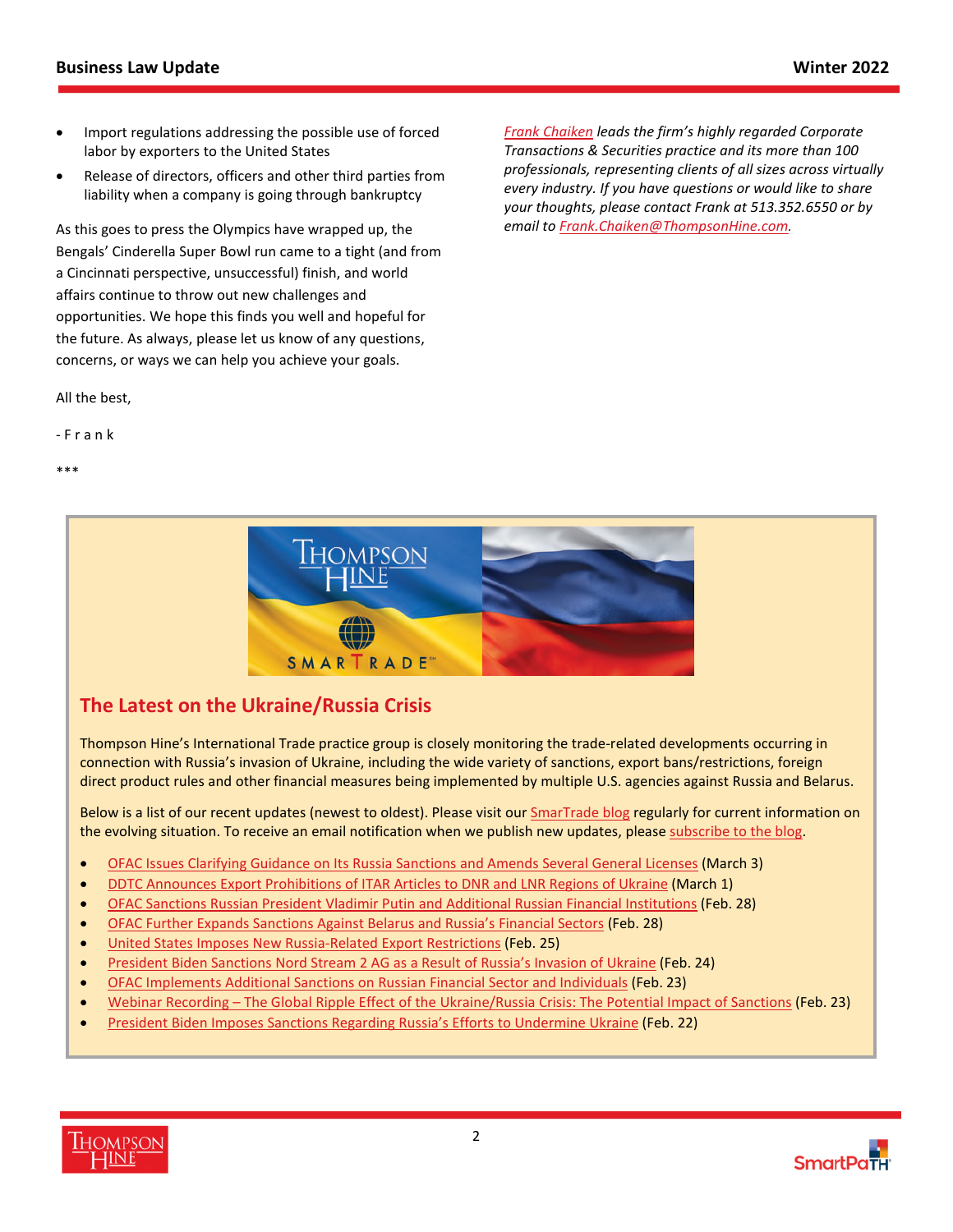# <span id="page-2-0"></span>**General Corporate**

**Move Over, There's a New Act in Town: Ohio's Revised Limited Liability Company Act**  *By Will Henry and Cassidy M. Cleland*



Ohio's existing Limited Liability Company Act, which had been in place since 1994 (with some amendments along the way), is no more. On February 11, 2022, one year to the day after Ohio State Senators Kristina Roegner and Nathan Manning introduced Senate Bill 276 to repeal the 1994 Act (Ohio Revised Code Chapter 1705) and amend and restate it, the new and improved Revised Limited Liability Company Act took effect. The Revised Act even has a new address: Ohio Revised Code Chapter 1706.

To get you ready for questions clients may ask you (or, if you are a client, questions you might ask!), below is a list of some of the key changes of which lawyers (and business owners!) working with Ohio LLCs should be aware.

## **Series LLCs**

Probably the most novel change in the Revised Act permits the creation of "series," effectively sub-classes within the limited liability company with (1) distinct rights, powers or duties and (2) separate purposes or investment objectives. Classes of assets owned by one series may be shielded from the risk of liability of others within the same larger limited liability company. For that reason, there must be at least one member in each series (i.e., no "empty" series to avoid liability). In theory, this approach will save business owners the complexity of creating multiple limited liability companies when just one limited liability company (with multiple series) will do. Whether it will be used in a

widespread fashion remains an open question, but good on Ohio for adding the option of flexibility for business owners. Notably, there are corresponding changes to indemnification providing for increased flexibility, as the Revised Act allows for distinctions among series of LLCs with its indemnification powers – meaning an individual series can separately indemnify differing parties. (Revised Act §§1706.05 (D); 1706.32; 1706.76 et. seq.).

### **Managers versus Members versus … Flexibility?**

The Revised Act does away with the (formerly rigid) distinctions in the 1994 Act between manager-managed and member-managed limited liability companies. Instead, the default is now that members control activities and affairs, but a limited liability company may modify this default with its Articles of Organization or Operating Agreement. Managers are no longer an express option, allowing for more flexibility in governance (and titles) generally. (Revised Act §§ 1706.30 (A)-(E); 1706.31 (A)-(H)).

## **Statutory Agent Requirement**

The Revised Act imposes a penalty (which did not exist in the 1994 Act) permitting the Secretary of State to cancel a limited liability company (i.e., render it inactive/not in good standing) 30 days after notice if there is not a proper statutory agent on file related to the limited liability company. The limited liability company can be revived upon correcting the statutory agent issue along with potential payment of nominal penalties. (Revised Act §1706.09  $(A)$ - $(L)$ ).

## **Foreign Qualification Penalties**

Likewise, the Revised Act provides that if the Ohio Secretary of State determines that a foreign (i.e., non-Ohio) limited liability company is doing business in Ohio without proper certification, the Revised Act allows for the imposition of a monetary penalty and/or enjoinment of the foreign limited liability company from conducting business in Ohio. It is not

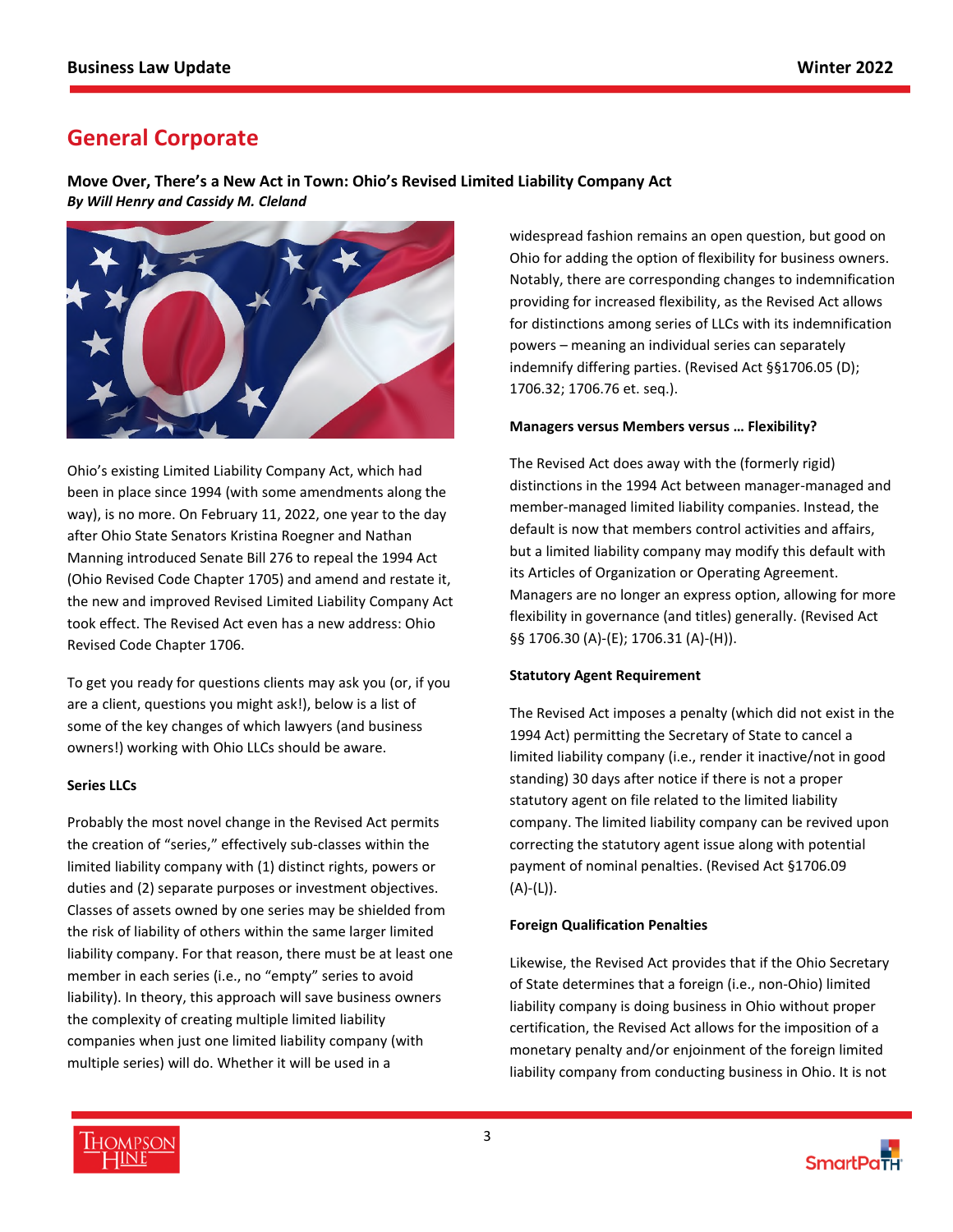entirely clear what would give rise to the Secretary of State making this determination, but nonetheless penalties are now an express statutory option. (Revised Act §1706.515 (C)-(D)).

### **Fiduciary Duties**

In the 1994 Act, the only fiduciary duties a member owed to a limited liability company and the other members were the duties of loyalty and care. The Revised Act adds liability for bad faith violations of good faith and fair dealing, which can no longer be eliminated. (Revised Act §§1706.31 (A)-(H); 1706.311 (A)-(H); 1706.08).

### **Creditors' Claims**

The Revised Act uniquely empowers a limited liability company to specify a deadline in its Operating Agreement to resolve "known" creditors' claims upon dissolution. The deadline must be at least 90 days (to give known creditors a reasonable period of time to chase the dissolving limited liability company). Regarding unknown claims, like the 1994 Act, the Revised Act has no time limit. (Revised Act §§1706.473; 1706.7611; §§ 1706.342 (A)-(B), (F); 1706.475 (A); 1706.7613 (A)).

#### **Filing Forms**

Happily, all your favorite/key terms in the Revised Act (such as "operating agreement," "member" and "articles of organization") remain the same as in the 1994 Act. However, all filing forms have been updated, so if you wish to form (or dissolve, or merge, etc.) an Ohio limited liability company and you do it on the "old" (pre-February 11, 2022) form, it will likely be rejected. (So make sure to update your form library accordingly!). New filing forms can be found at the [Ohio Secretary of State website.](https://www.ohiosos.gov/businesses/revised-llc-act---effective-2022/)

As the Revised Act went into effect on February 11, 2022, many existing LLCs may consider modifications to their existing Operating Agreements, and newly formed LLCs may wish to take stock of the above changes and, at a minimum, will need to utilize the new forms and reference Section 1706 in their limited liability company documents.

To view or download a more comprehensive list of the changes (PDF), please visit our website: [Summary of Ohio](https://filehost.thompsonhine.com/uploads/Summary_of_Ohio_and_Delaware_Limited_Liability_Company_Statutes_0452.pdf)  [and Delaware Limited Liability Company Statutes. If you have](https://filehost.thompsonhine.com/uploads/Summary_of_Ohio_and_Delaware_Limited_Liability_Company_Statutes_0452.pdf)  any questions, please contact [Will Henry](https://www.thompsonhine.com/professionals/henry-william) or [Cassidy Cleland](https://www.thompsonhine.com/professionals/cleland-cassidy).



# **Securities Quarterly Update – Winter 2022**

Please visit our website for the latest edition of *[Securities Quarterly Update](https://www.thompsonhine.com/publications/securities-quarterly-update---winter-2022)*, our newsletter that provides updates and guidance on securities regulatory and compliance issues. In this edition, we look at ongoing disclosure developments, including those related to environmental, social and governance (ESG) issues, that public companies should consider as they prepare their annual reports on Form 10-K.



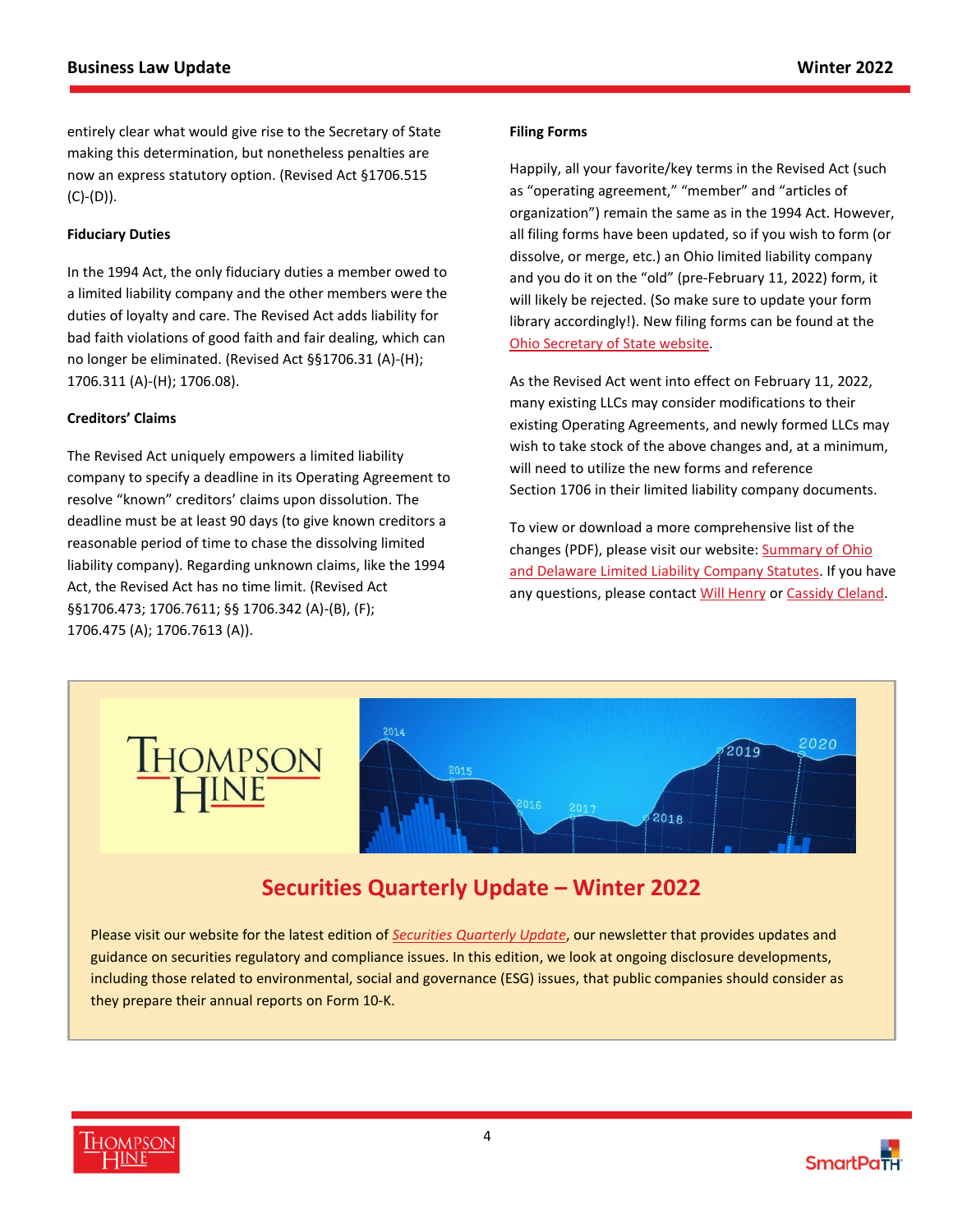# <span id="page-4-0"></span>**Environmental, Social and Governance (ESG)**

## **Class Certification in Long-Running Securities-Fraud Suit a Cautionary Tale for Public ESG Pronouncements**  *By David A. Wilson and Jurgita Ashley*

A [decision](https://www.lit-sl.shearman.com/siteFiles/38247/SL1_InreGoldmanSachsGroup,Inc.SecuritiesLitigation.pdf) on class certification by a Southern District of New York judge in the long-running putative securities class action case against the Goldman Sachs Group, Inc. ("*Goldman*") deserves the attention of companies making ESG disclosures in their public statements and SEC filings.[1](#page-4-1) The action is back before the trial court after the U.S. Supreme Court [vacated](https://www.supremecourt.gov/opinions/20pdf/20-222_2c83.pdf) a U.S. Court of Appeals for the Second Circuit decision and remanded the case back to the district court last June.

At issue in this decision was whether somewhat generic statements about Goldman's business practices and conflictof-interest policies satisfied the reliance prong of the securities fraud claim for purposes of certifying a plaintiff class. Put another way, the court was evaluating whether the defendants had met their burden to rebut the presumption that the alleged misstatements had an impact on the price of Goldman's shares.

The plaintiff shareholders alleged that Goldman made false statements to fraudulently maintain an inflated share price. Those statements included some general pronouncements about clients coming first and compliance with "the letter and spirit of the laws, rules and ethical principles that govern us." The most specific statements—and those that the court deemed to have the most weight—concerned Goldman's attention to conflicts of interest. Goldman stated that as its business and its client base had expanded, it increasingly had to "address potential conflicts of interest, including situations where our services to a particular client or our own proprietary investments or other interests conflict, or are perceived to conflict, with the interest of another client." Thus, Goldman declared, "[w]e have extensive procedures and controls that are designed to identify and address conflicts of interest …"



The plaintiffs alleged that these statements were materially false in light of subsequent disclosures about Goldman's conflicted role in certain collateralized debt obligation transactions in which (among other things) Goldman had bet on certain of its products performing poorly or failing.

The court analyzed the price impact of these statements under the "inflation maintenance" theory, under which the statements are alleged to have fraudulently maintained an already inflated stock price. That approach is distinct from the "inflation introduction" theory, which is applied to alleged misstatements that fraudulently introduce inflation into a stock price. Thus, the plaintiffs alleged that Goldman made these statements, not so much to increase the price of its stock, but in order to burnish "its reputation as the preeminent Wall Street bank focused first and foremost on responsible business practices that placed their clients' needs paramount to all else."

Under Second Circuit and U.S. Supreme Court case law, the plaintiffs were entitled to rely on what is known as the *Basic* presumption of reliance—a rebuttable presumption that an investor relies on a misrepresentation so long as it is

<span id="page-4-1"></span><sup>&</sup>lt;sup>1</sup> Goldman has filed a request for interlocutory appeal of the district court's class certification with the Second Circuit (a motion Washington Legal Foundation supported with an **amicus** brief).

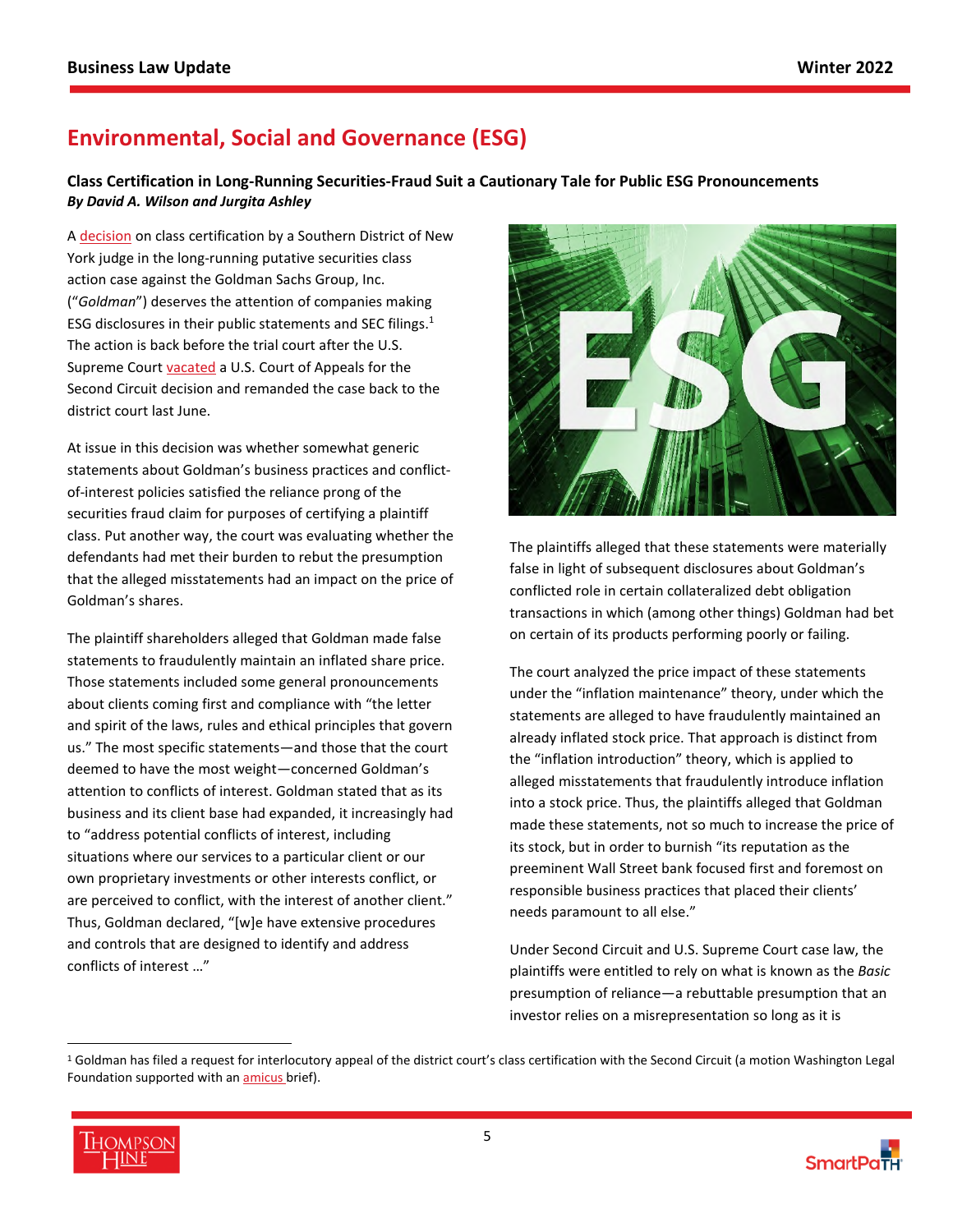reflected in the price of the stock at the time the investor bought the stock. Defendants can rebut that presumption at the class certification stage with a showing, by a preponderance of the evidence, that the alleged misstatements in fact had no impact on the stock price. In effect, if the alleged misstatements are determined to have had any effect at all on the stock price, the defendants fail to rebut the presumption.

The District Court's opinion walked through the factors set forth by the U.S. Supreme Court for the *Basic* rebuttal in one of the interlocutory appeals of the case. The principal issue contested by the parties through the testimony of competing experts, briefing, and oral argument was whether the price impact of the alleged misstatements could be measured by the stock price decreases after those statements were revealed to be false. The defendants, of course, sought to cast the price drops as attributable to other factors, most significantly the news of enforcement activities against Goldman. They argued that the alleged misstatements were so generic and unspecific that reasonable investors would not rely on them and therefore the statements could not have influenced the stock price.

In its decision to grant class certification, the court acknowledged that general statements will have less of an effect on a stock price than more specific ones, but declared that the defendants did not rebut the *Basic* presumption, i.e., they could not show by a preponderance of the evidence that the alleged misstatements had *no* price impact whatsoever. As the court declared, "Defendants have presented no evidence purporting to demonstrate ... that if Goldman had replaced the alleged misstatements with the truth about its conflicts, its stock price would have held fast."

The court's analysis provides some lessons for a company's disclosures about its business practices, including those pertaining to ESG issues. First, take care in making generic statements to be certain that they are indeed generic. In *Goldman*, the court rejected the defendants' argument that no reasonable investor could have relied on the alleged misstatements because they were the kind of generic statements that all institutions in the investment business make. Even if not fraudulent, the court noted that the

ubiquity of such statements is an indication that the companies view them as capable of influencing and maintaining a company's stock price. Moreover, while the general statements about Goldman's adherence to law and ethics may not have been specific enough to warrant a claim, the court reasoned that more specific statements about its attention to conflicts of interest had more of an air of specificity.

Second, subsequent disclosures of specific adverse issues may render actionable earlier statements that a company believed or intended to be simply generic platitudes. In *Goldman*, the court assessed the defendants' argument that there was a "glaring ... informational mismatch" between the alleged misstatements and the subsequent disclosures. It applied a sliding-scale test to determine whether there was a mismatch in the degree of generalness between the misrepresentation and the subsequent corrective disclosure. The court acknowledged that some of the alleged misstatements, viewed in isolation, could be too generic to be a match with the later disclosures. But the court found the statements about Goldman's approach to conflicts management were more specific than those about compliance with the law and putting clients first and were not so divergent from the later disclosures as to qualify as a "mismatch" that would overcome the *Basic* presumption of reliance in the context of an "inflation maintenance" claim.

Third, be intentional in making ESG disclosures and clear on their intended objectives. For example, when announcing ESG goals, be specific about what the company is committing to accomplish and which framework was used for goal setting. When communicating progress against previously announced ESG targets, be explicit about the baseline, time periods covered, scope of operations measured, validation process, and how progress was achieved (e.g., to what extent carbon offsets are being utilized). Be clear about the company's current status and assumptions being made and be upfront about what the disclosure is not intended to communicate (with applicable carve-outs and tailored disclaimers). If the disclosure's purpose is to address particular shareholder concerns, review applicable investor guidelines—here again, specificity of disclosure can go a long way.



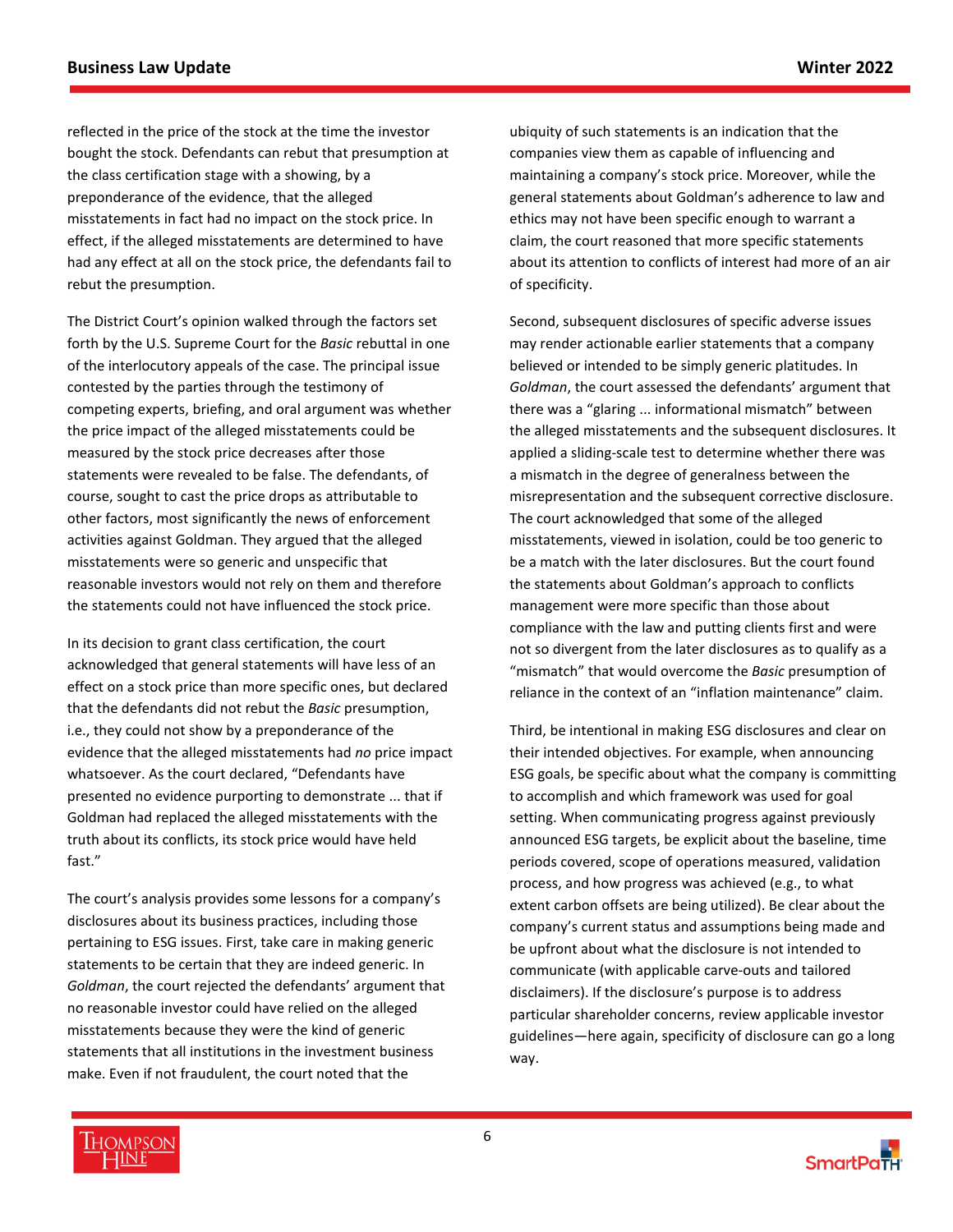The *Goldman* decision provides a cautionary tale to companies making ESG pronouncements in their public disclosures. Companies frequently make general statements that they comply with all environmental regulations, they are committed to progress on carbon neutrality, or they have rigorous policies and procedures to detect and prevent discrimination and harassment. Those kinds of general statements run the risk of becoming alleged misrepresentations in a securities lawsuit if the company later discloses toxic waste spills, increases in or lack of progress on reducing its carbon footprint, or class action lawsuits alleging widespread discrimination against women or minorities. While companies may be eager to tout their

ESG chops in the current environment, they should be mindful of an irony presented by the *Goldman* court's decision: Companies need not say anything at all on these matters, but "once a company chooses to speak, the proper question ... is not what might have happened had a company remained silent, but what would have happened if it had spoken *truthfully*." What was true at the time of the initial statement is measured not by the best knowledge available at the time but by hindsight occasioned by disclosure of facts learned by senior management much later.

Please contact [David Wilson](https://www.thompsonhine.com/professionals/wilson-david) or [Jurgita Ashley](https://www.thompsonhine.com/professionals/ashley-jurgita) with any questions.



# **An ESG Snapshot**

With corporations under increasing pressure to implement environmental, social and governance (ESG) initiatives, in-house counsel and senior corporate executives will find a useful benchmark against which to measure their programs and progress in "An ESG Snapshot," a report authored by Thompson Hine's ESG Collaborative attorneys. The report summarizes the results of a recent firm survey exploring the ESG standards that investors and other key stakeholders are increasingly applying as part of their evaluation to identify material risks and growth opportunities.

[View/download the report \(PDF\).](https://www.thompsonhine.com/uploads/1135/doc/An_ESG_Snapshot.pdf)



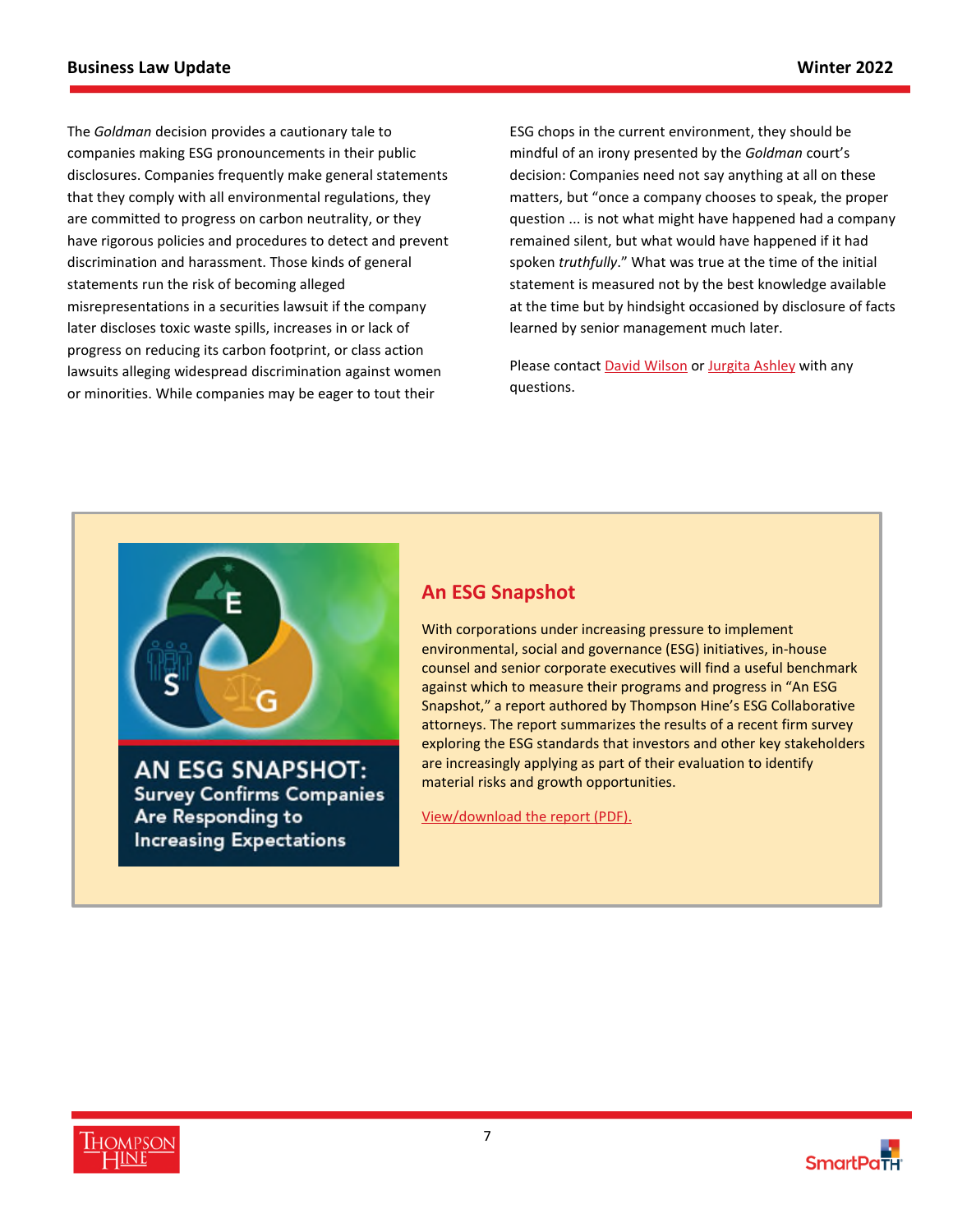# <span id="page-7-0"></span>**New Ventures**

**Serving Underserved Populations and Markets Proves Key to Maximizing SSBCI Capital** *By Lindsay Karas Stencel*



In mid-November, the U.S. Department of the Treasury (Treasury) released the state, U.S. territory, and District of Columbia (collectively, "states") application materials for how states intend to deploy the State Small Business Credit Initiative (SSBCI) Program dollars. What was evident from Treasury's capital allocation to the states and the application materials were two key items: (1) many traditional venture firms will easily run afoul of the current conflict of interest terms set forth in the November materials; and (2) Treasury is highly focused on capital deployment to underserved markets and populations. What also became clear was that states that maximize capital deployment to traditionally underserved populations and markets have additional opportunities to access capital as part of Treasury's Incentive Funding Allocation.

## **The Core of the SSBCI Program**

The State Small Business Credit Initiative Program is a federal program instituted by Treasury that seeks to deploy up to \$10 billion in small businesses and startups through a variety of funding mechanisms. The SSBCI Program has four main buckets of capital: (1) \$6.5 billion Main Capital

Allocation; (2) \$1 billion Very Small Business Allocation; (3) \$1.5 billion SEDI Allocation to socially and economically disadvantaged individuals ("SEDI-owned businesses"); and (4) \$1 billion Incentive Funding Allocation. The two core tenets of the SSBCI Program are rooted in promoting equity through expanded access to capital, economic resiliency, job creation, and increased economic opportunity, and by catalyzing private investment, with an acute focus on SEDIowned businesses seeing an uptick in capital investment. Treasury is focused on expanding opportunities to underserved communities lacking in capital and building financial ecosystems that support entrepreneurs and small businesses.

## **Promoting Equity**

Of the \$10 billion of total capital allocation under the SSBCI Program, states have been initially allocated capital under the Main Capital Allocation (which includes the statesponsored venture capital program, in addition to other capital programs), with an opportunity to receive additional monies for investment in SEDI-owned businesses. Further, Treasury has allocated an additional \$1 billion in incentive funding for jurisdictions that demonstrate robust support for SEDI-owned businesses. This effectively means that states that excel at capital deployment to SEDI-owned businesses get an additional bite at the apple from the Incentive Funding Allocation pool.

The \$1.5 billion SEDI Allocation is to be allocated specifically to (1) small businesses that have faced barriers to access to capital, markets, and the networks they need to grow their businesses because of certain statuses or membership in certain groups, including membership in a group that has been subjected to racial, ethnic, or cultural biases over the course of American history; and (2) small businesses in Community Development Financial Institution (CDFI) Areas, which are generally low-income, high-poverty geographies

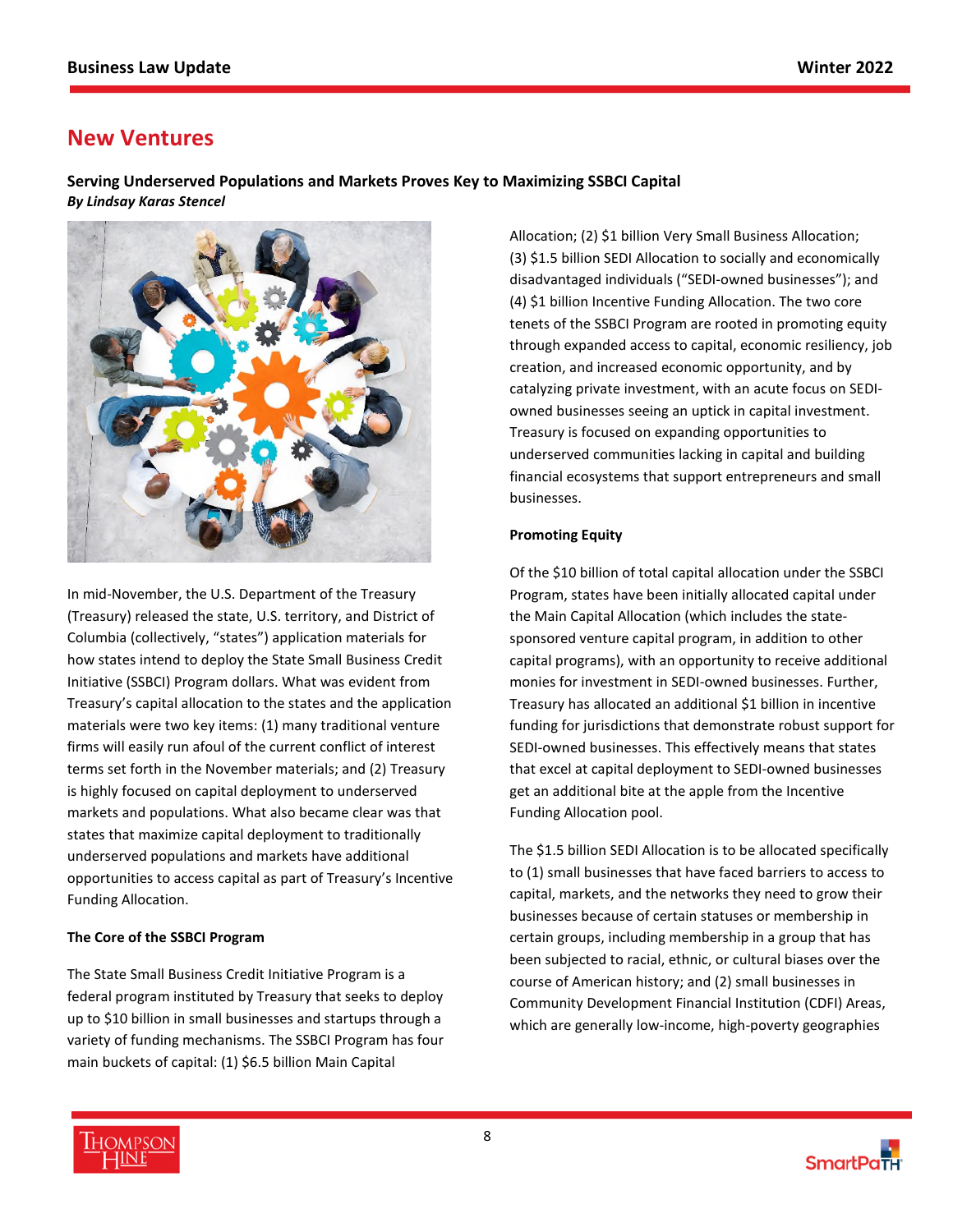that receive insufficient support for the needs of small businesses, including minority-owned businesses.<sup>[1](#page-8-0)</sup>

Further, Treasury will allocate the \$1 billion in additional incentive funding to the states that most effectively delivered robust support to these groups, assisting in the promotion of lending and venture capital investment for small businesses run by diverse founders or that operate in geographic areas that have traditionally lacked access to capital.<sup>[2](#page-8-1)</sup>

### **Stimulating Private Investment**

The SSBCI Program is designed to catalyze \$10 of small business investment for every \$1 of SSBCI funding, which requires states to clearly identify how the federal funds will be used under the SSBCI Program. All states, territories and tribal governments must describe in their applications for federal dollars the causes and results in new investment throughout the state, and must clearly show how the SSBCI funds are being utilized for small businesses and startups that would traditionally lack access to such capital. Overall, Treasury is seeking to show clear connectivity between the deployment of SSBCI capital and transformative impact on communities receiving such capital.

#### **Partnering for Success**

This requirement places the states in a unique position. In addition to properly deploying the Main Capital Allocation to constituents, states that maximize their deployments to SEDI-owned businesses are also eligible for at least their portion of the Incentive Funding Allocation. However, the unique opportunity for states to become action and thought leaders and top performers across the United States by thoughtfully and strategically maximizing their deployment of SSBCI Program funds to SEDI-owned businesses to capture their entire portion of SEDI-focused funding also allows them to capture 100% or more of their allocation of the Incentive Funding Allocation, with the ability to outperform other states and capture those underutilized SEDI-focused dollars as well. Further, by truly succeeding in the capital deployment of the SEDI Allocation and the Incentive Funding



Allocation buckets, states have the opportunity to deploy new areas for jobs, innovation, tax base, and population retention that previously were dramatically underserved both as to markets and the population within those markets.

In order to best accomplish this, states will need to partner with local, intimately knowledgeable partners who fundamentally understand and can work with and within the ecosystem to maximize the benefits to that state as a whole.

Maximizing deployment into SEDI-owned businesses creates a triple net positive for the states. First, by deploying capital in amounts greater than would be required to satisfy the baseline requirements of the SSBCI Program, the state can maximize generation of new capital investment and access to the SEDI Allocation. Second, by deploying capital to other credit support programs (OCSPs) with strong relationships with SEDI-owned businesses, the state will not only achieve the objectives of promoting equity and access to capital, but also will take a colossal step forward within the state to close wealth gaps. Third, by focusing deployment to OCSPs focused on investing into SEDI-owned business, the state can get access to an additional \$1 billion in incentive funding for further economic development and has the ability to pull in additional incentive funding reallocations from states that it outperforms.

To comply with the terms of the SSBCI Program, the OCSPs that the states select should be able to demonstrate, at a minimum, that \$1 of public investment from the SSBCI

<span id="page-8-1"></span><span id="page-8-0"></span><sup>&</sup>lt;sup>1</sup> U.S. Department of the Treasury State Small Business Credit Initiative Program Fact Sheet, November 2021.  $2$  Id.

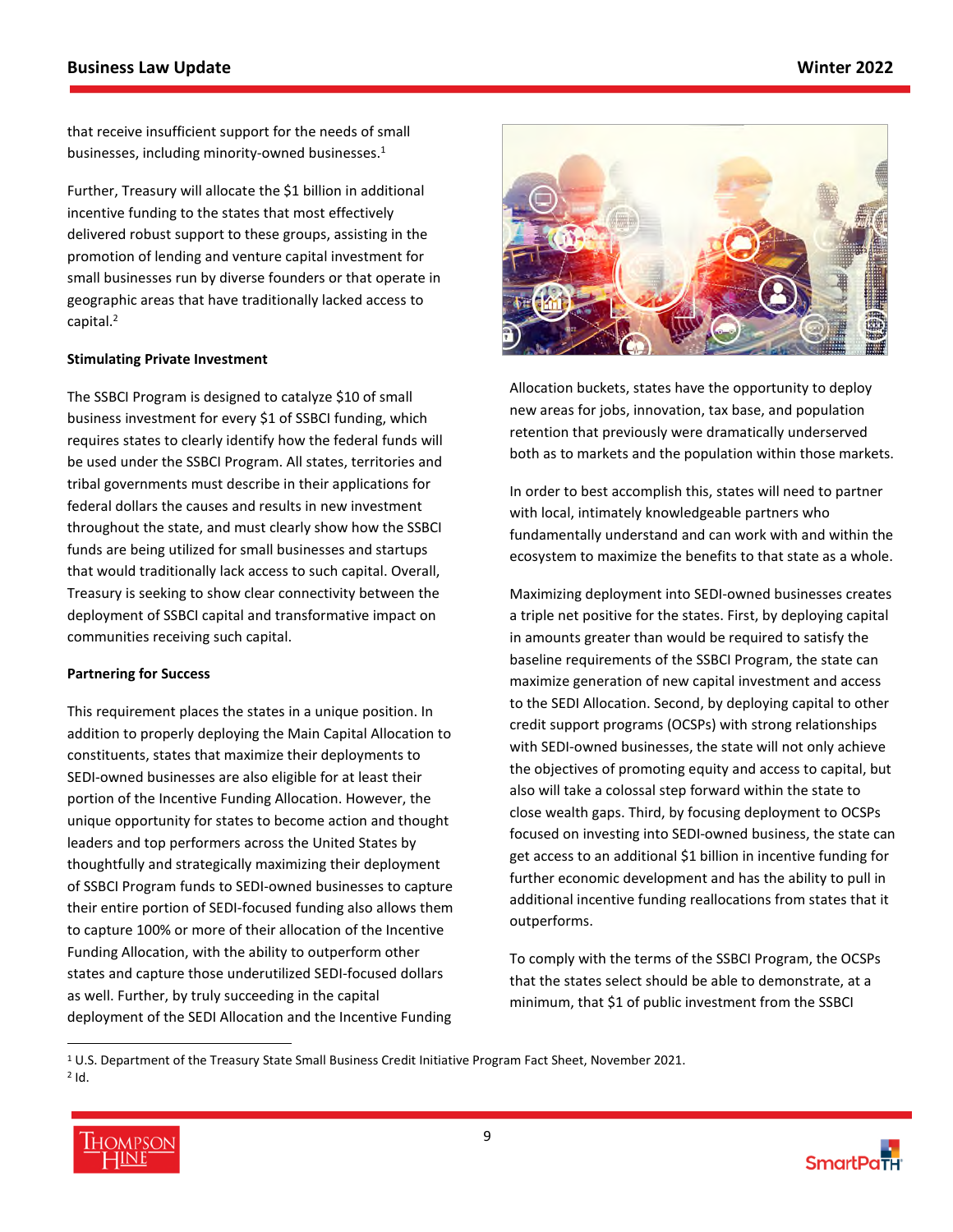Program will result in at least \$1 of private funding brought by the OCSP. The state must prove causation and results in reporting on the metrics of the SSBCI Program, so working with OCSPs that have a proven track record of funding businesses, particularly SEDI-owned businesses, will be crucial to the states' plans.

Simply put, the states' successful deployment of capital under the SSBCI Program will hinge largely on their partnering with OCSPs who have knowledge of how to raise capital, how to deploy it in CDFI Areas and in SEDI-owned businesses, and who are trusted investors and partners

QuickLaund

within the investment SEDI communities. By working with OCSPs who are able to accomplish these items, the states can create a triple net positive outcome, promote equity and capital access, maximize investment into SEDI-owned businesses to further close the wealth gap, and become nationwide leaders in promoting SEDI-owned business investment, which could generate further access to capital or attraction of additional SEDI-owned businesses to that state.

Please contact [Lindsay Karas Stencel](https://www.thompsonhine.com/professionals/karas-stencel-lindsay) with any questions.



Valley Bank to present the [2021 Early Stage Founder Sentiment Report](https://filehost.thompsonhine.com/uploads/2021_Early_Stage_Founder_Sentiment_Report_9104.pdf). With a sample set of 450 early stage startup founders across the United States and Europe, the survey's results show that post-pandemic, early stage founders are building their companies differently from the start. The idea of big tech hubs is antiquated, and founders find strategic advantage in building distributed teams. Still, community and connection are more important than ever — particularly for underrepresented startup founders who, despite increased media attention on female and BIPOC (Black, Indigenous, People of Color) founders, still face significant obstacles.

At Thompson Hine, we are proud to promote and service diverse founders and investors. Please visit our [QuickLaunch website](https://www.thquicklaunch.com/) for more information.



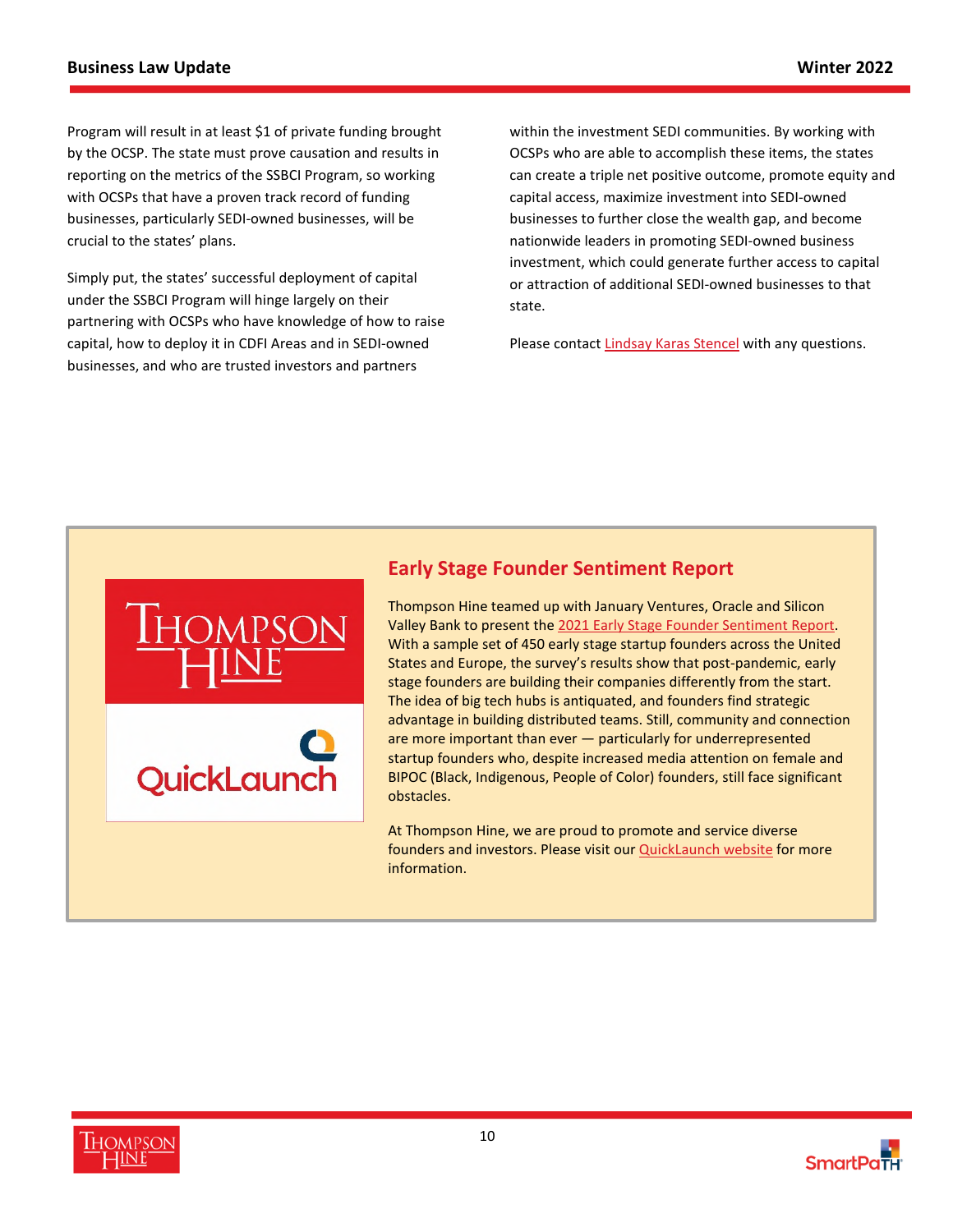# <span id="page-10-0"></span>**Antitrust**

**Is the Biden Administration Taking Antitrust Enforcement Back to the Future?** *By Mark R. Butscha, Jr. and Joshua Shapiro* 



President Biden made clear in his July 2021 [Executive Order](https://www.whitehouse.gov/briefing-room/presidential-actions/2021/07/09/executive-order-on-promoting-competition-in-the-american-economy/)  [on Promoting Competition in the American Economy that](https://www.whitehouse.gov/briefing-room/presidential-actions/2021/07/09/executive-order-on-promoting-competition-in-the-american-economy/)  antitrust enforcement would be a top priority for his administration. To accomplish the enforcement objectives set out in the executive order, President Biden's appointees at the Federal Trade Commission (FTC) and the Antitrust Division of the Department of Justice (DOJ) have indicated a willingness to shake up bedrock principles of antitrust law, including moving away from the "consumer welfare" standard, which focuses on lower prices. Whether a broader focus on nonprice effects, including effects on labor and product quality and innovation, ultimately will result in changes to substantive antitrust law (e.g., federal court precedent) will not be answered in the short term. For now, however, it suffices to say that many long-standing procedures have been jettisoned by the U.S. antitrust agencies and new policies implemented, apparently with more to come. As a result, the merger review process has become less predictable. Here is a summary of some of the most important updates from the past year.

*Indefinite Suspension of Early Termination.* Under the Hart-Scott-Rodino Antitrust Improvements Act of 1976 (HSR Act), parties to mergers of a certain value (currently \$101 million) must file a notification with the FTC and DOJ and observe a 30-day waiting period before closing the transaction. Parties commonly request early termination of the waiting period, and before 2021 early termination was routinely granted; indeed, in 2019 early termination was granted in about half of HSR-reportable transactions. In early February 2021, the FTC (with support from DOJ) [announced](https://www.thompsonhine.com/publications/antitrust-agencies-suspend-early-termination---temporary-or-indefinite) that it was temporarily suspending the early termination program. The FTC claimed the "temporary suspension w[ould] be brief," but it has been—as two FTC commissioners warned at the time—"indefinite," with no sign of returning. Thus, parties should plan to wait at least the full 30-day waiting period before being able to close any HSR-reportable transaction.

*Informal Interpretations Called into Question.* To help navigate the complex web of regulations governing HSR reportability, the FTC has provided guidance in response to specific questions from practitioners through informal interpretations, which are collected and maintained in an online database that practitioners rely upon in advising clients. In August 2021, however, the FTC called this longtime practice into question through a **[blog post](https://www.ftc.gov/news-events/blogs/competition-matters/2021/08/reforming-pre-filing-process-companies-considering) reiterating** that the interpretations "do not carry the force of law" and expressing "concern[] that some of these informal interpretations may not reflect modern market realities or the policy position of the [FTC]." The FTC also noted that it was "reviewing the voluminous log of informal interpretations to determine the best path forward." No further pronouncements have been made, but if the FTC curtails the process or revokes more informal interpretations, it will inject further uncertainty and inefficiency into the process while also increasing the number of HSR filings.

*FTC Warning Letters.* It is well established that the FTC and DOJ may investigate and take other action with respect to a merger even after the HSR waiting period has expired and the deal has closed. Such occasions are rare, however, and issues with HSR-reportable deals generally are resolved



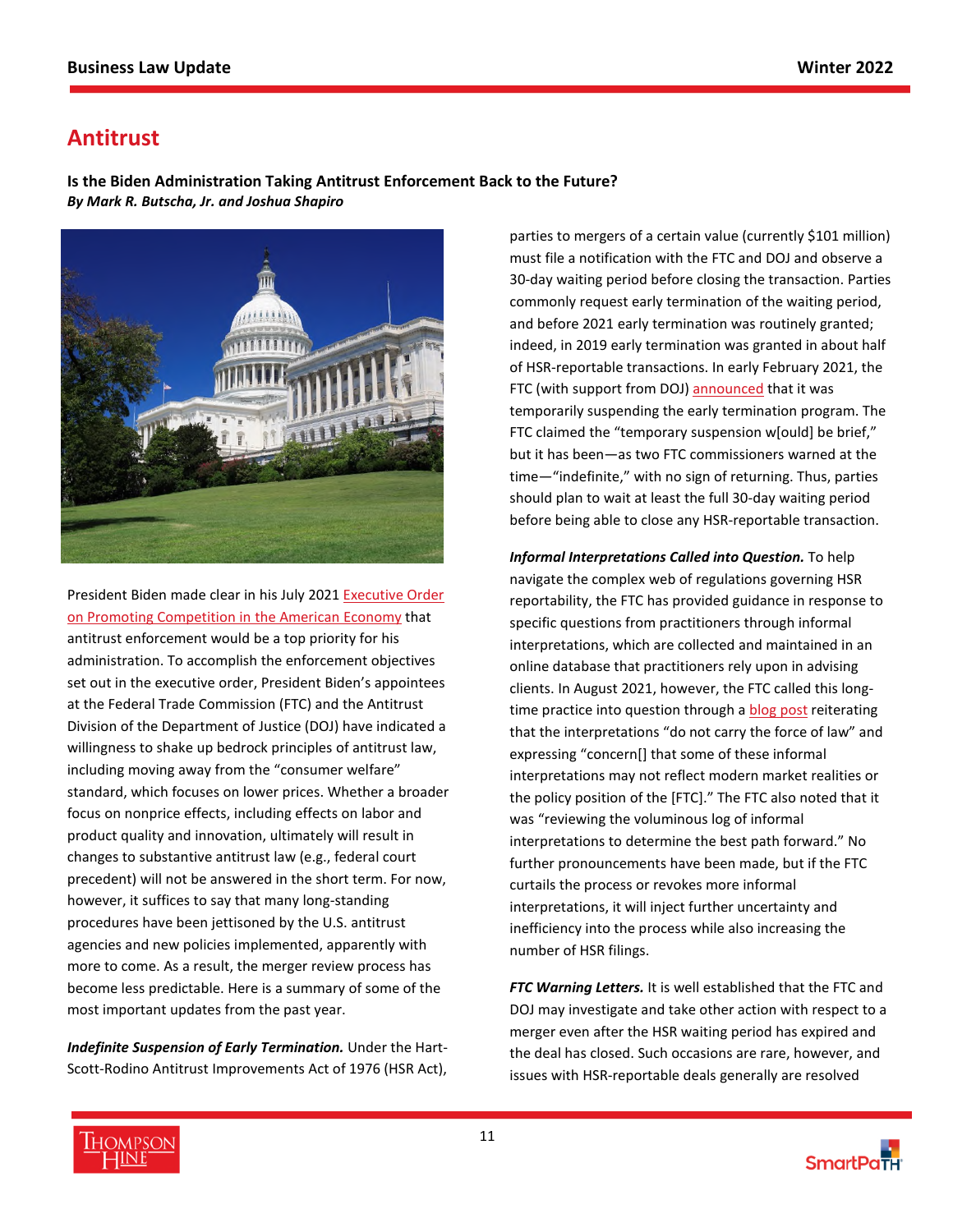during the statutory waiting period, either within the initial 30 days or as extended by the formal issuance of a request for additional information (a "Second Request"). In August 2021, the FTC [announced](https://www.ftc.gov/news-events/blogs/competition-matters/2021/08/adjusting-merger-review-deal-surge-merger-filings) a new wrinkle. With the stated reason that "a tidal wave of merger filings … is straining the agency's capacity to rigorously investigate deals ahead of statutory deadlines," the FTC started issuing "warning letters" stating that although the 30-day waiting period would be expiring, the agency's "investigation remains open and ongoing" and that parties choosing to close their transactions would be doing so "at their own risk." Although these warning letters do not change the fact that the FTC (as it always has) retains jurisdiction to investigate and challenge a merger at any time, they may signal a greater willingness to challenge deals post-consummation. In the meantime, dealmakers should consider whether and how to deal with the possibility of receiving a warning letter in negotiating risk-shifting provisions in merger agreements.

*New Merger Guidelines.* The FTC and DOJ generally evaluate proposed mergers by using an analytical framework set forth in guidelines published jointly by the agencies. The current iteration of the Horizontal Merger Guidelines was published in 2010, and new Vertical Merger Guidelines were published in 2020 (although both agencies have expressed disapproval of those). Now it appears that an overhaul of the horizontal guidelines may be coming soon. On January 18, 2022, the FTC and DOJ jointly announced that they would be considering revisions and updates to the guidelines while issuing a wide-ranging [request for information](https://www.justice.gov/opa/press-release/file/1463566/download) and request

for public comment. In [remarks](https://www.ftc.gov/system/files/documents/public_statements/1599783/statement_of_chair_lina_m_khan_regarding_the_request_for_information_on_merger_enforcement_final.pdf) concerning the request, FTC Chair Lina Khan highlighted some areas that may take center stage in new guidelines, including how to assess "trends toward concentration," competition in labor markets and the effect of mergers on workers, and the evaluation of nonprice effects such as innovation. Such revisions would mark a significant change from merger analysis that has been used by the agencies for decades.

*A More Litigious DOJ?* On January 24, 2022, Jonathan Kanter, the newly appointed head of DOJ's Antitrust Division, suggested in [public remarks](https://www.justice.gov/opa/speech/assistant-attorney-general-jonathan-kanter-antitrust-division-delivers-remarks-new-york) that DOJ intends to focus on commencing lawsuits rather than negotiating settlements because "settlements do not move the law forward," and DOJ must "be willing to take risks and ask the courts to reconsider the application of old precedents to [modern] markets." These remarks suggest that DOJ would like to move substantive law in a different direction. It remains to be seen whether DOJ will actually bring more merger challenges and if courts will help DOJ revive "old precedents" in those cases. Regardless, DOJ clearly is staking a more aggressive position.

One thing is clear from all these developments – change is afoot, and that change may require different approaches to navigating the HSR process. Merging parties should keep these developments in mind as they assess deal risk.

With any questions, please contact [Mark Butscha](https://www.thompsonhine.com/professionals/butscha-jr-mark) or Josh [Shapiro.](https://www.thompsonhine.com/professionals/shapiro-joshua) 

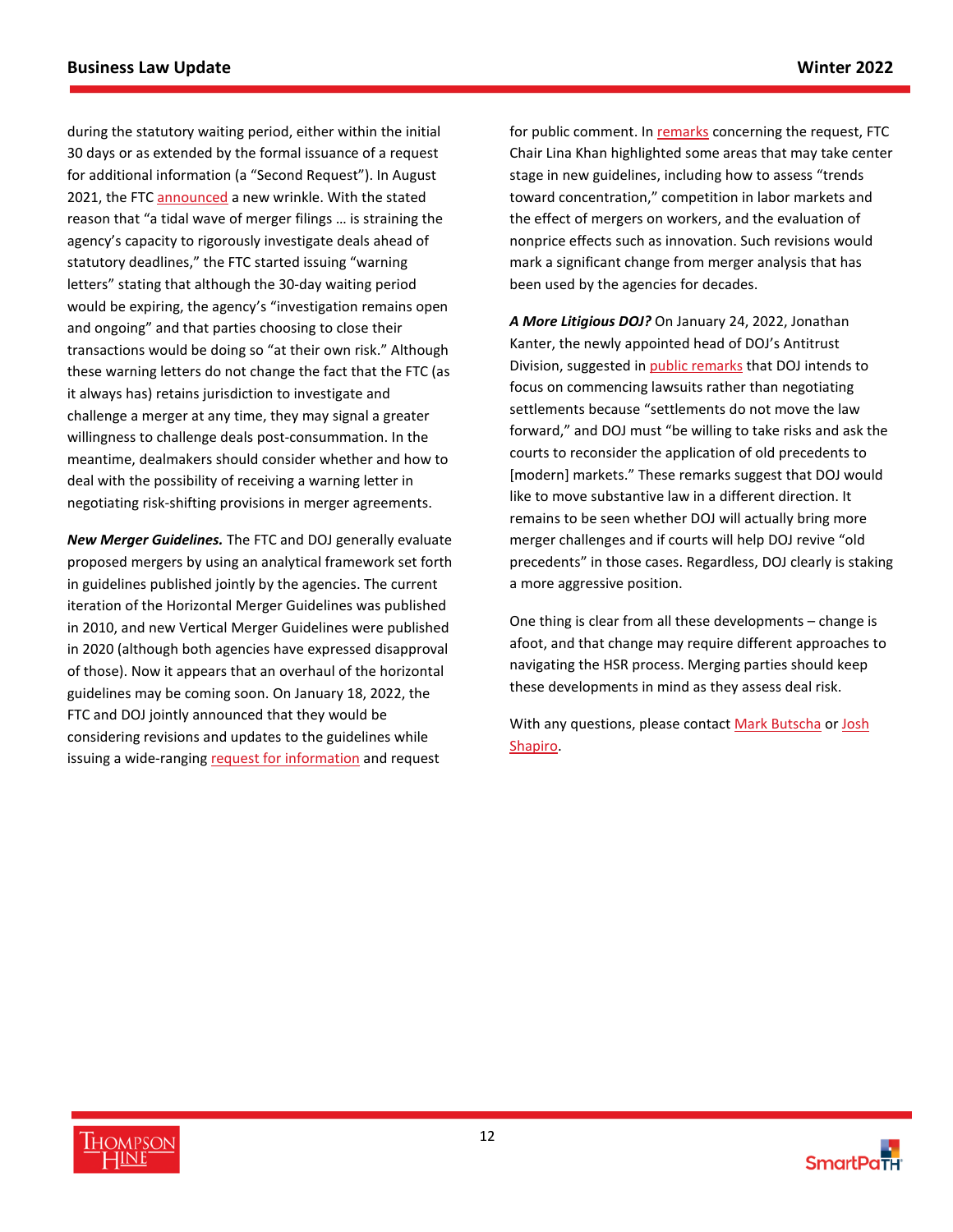# <span id="page-12-0"></span>**International Trade/Supply Chain Management**

**What Every Company Should Know About the New Uyghur Forced Labor Prevention Act** *By Francesca M.S. Guerrero, Samir D. Varma, Joyce Rodriguez and Scott E. Diamond\** 

The U.S. government continues to lead a global effort to require companies to be proactive and avoid forced labor in their supply chains. In particular, on December 23, 2021, President Biden signed into law the [Uyghur Forced Labor](https://filehost.thompsonhine.com/uploads/PL_117-78_UFLPA_0057.pdf)  [Prevention Act \(Act\), which is part of a U.S. government](https://filehost.thompsonhine.com/uploads/PL_117-78_UFLPA_0057.pdf)  effort to address the use of state-sponsored forced labor in China's Xinjiang Uyghur Autonomous Region (Xinjiang). The law sets forth a broad framework for the development of a strategy to enforce the prohibition on the importation of goods produced using forced labor from China and establishes a "rebuttal presumption" that imports of products made in whole or in part in Xinjiang are produced from forced labor. This rebuttable presumption means that any goods that contain inputs that Customs and Border Protection (CBP) traces to Xinjiang will be detained at the port of entry. It also authorizes sanctions against persons responsible for "serious human rights abuses in connection with forced labor."

The rebuttable presumption goes into effect on June 21, 2022, and is expected to impact U.S. companies with supply chain connections to China.

#### **Background on U.S. Efforts to Address Forced Labor**

Section 307 of the Tariff Act of 1930 has, since its inception, prohibited the importation into the United States of "goods, wares, articles and merchandise mined, produced or manufactured wholly or in part in any foreign country by … forced labor." Enforcement of Section 307 through Withhold Release Orders (WROs) issued by CBP has rapidly increased over the years. WROs identify goods for which there is a reasonable assumption of production using forced labor and typically cover a particular manufacturer but may cover certain goods from an entire region. From 2016 to 2022, CBP issued 36 WROs, with nearly half targeting China.



#### **Due Diligence Guidance Expected**

On January 24, 2022, the Department of Homeland Security issued, on behalf of the Forced Labor Enforcement Task Force, a [request for public comments](https://www.govinfo.gov/content/pkg/FR-2022-01-24/pdf/2022-01444.pdf) on "how best to ensure that goods, wares, articles, and merchandise mined, produced, or manufactured wholly or in part with forced labor in the People's Republic of China are not imported into the United States." Industry has until March 10, 2022, to comment on measures that may be taken to prevent the use of forced labor and "trace the origin of goods, offer greater supply chain transparency, and identify third country supply chain routes."

The Task Force will provide formal guidance on the due diligence efforts and measures U.S. companies will be expected to have in place to effectively trace and manage their supply chains to prevent the use of forced labor.

## **Rebuttable Presumption That Imports from Xinjiang or Designated Entities Are Produced from Forced Labor**

The Act creates a rebuttable presumption that certain products are produced using forced labor and must be denied entry into the United States. Specifically, the presumption is that goods, wares, articles or merchandise that are either (i) mined, produced or manufactured in whole or in part in the Xinjiang region or (ii) produced by an entity designated by the Task Force as noted above, are



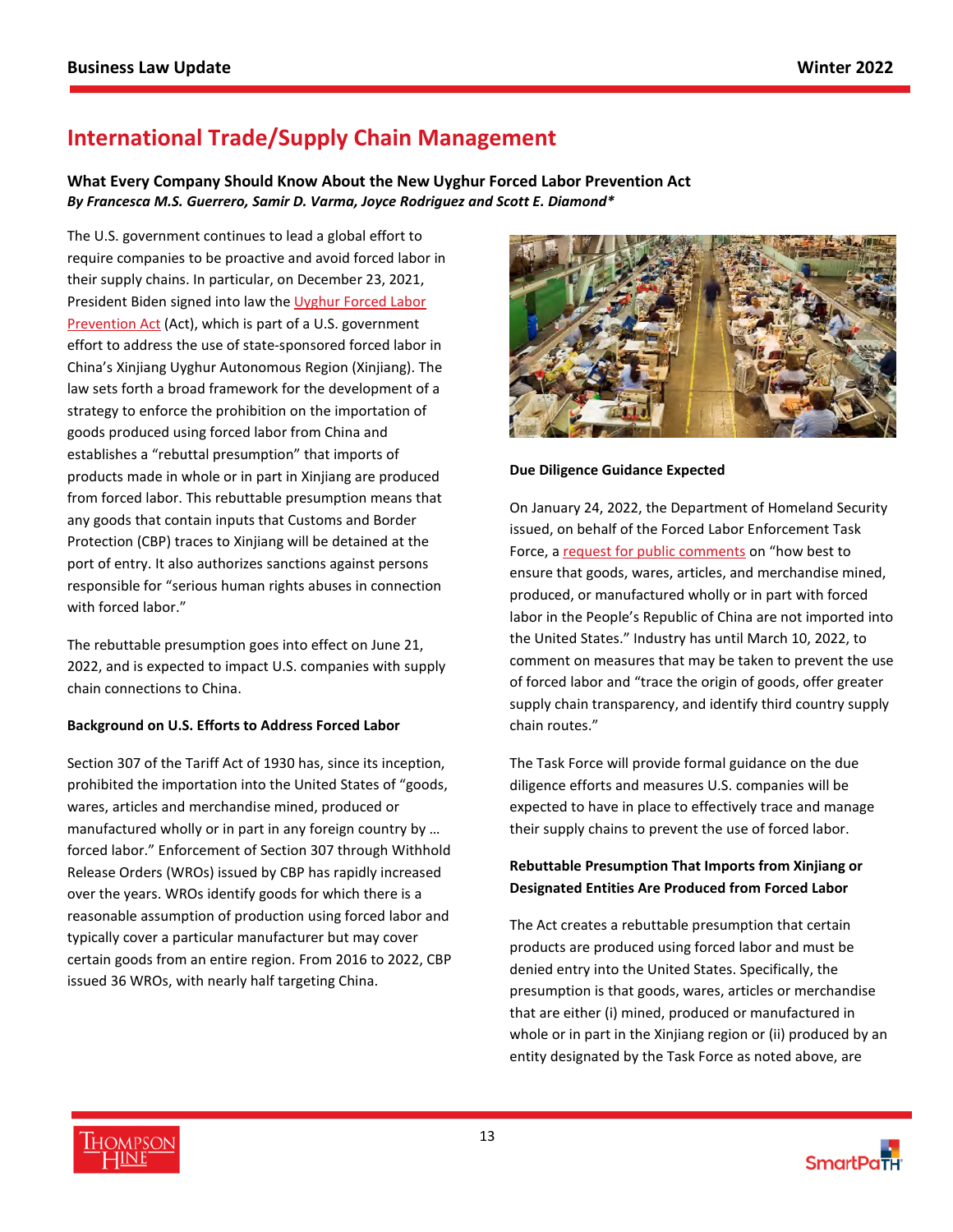produced using forced labor and are not entitled to entry at any U.S. ports.

This presumption is rebuttable and will not apply if CBP determines the importer has complied with the Task Force due diligence and CBP regulations, expected on June 21, 2022, and established by clear and convincing evidence the goods were not produced using forced labor. This evidentiary burden on companies to prove a negative, that there was no forced labor, is high.

## **Companies Should Take Steps to Mitigate Risk of Forced Labor**

At a minimum, U.S. companies should engage in some or all of the following steps to mitigate the risk of using forced labor in their supply chain:

- **1. Identify forced labor risk in your supply chain.** Resources include the [Xinjiang Supply Chain Advisory](https://www.state.gov/wp-content/uploads/2021/07/Xinjiang-Business-Advisory-13July2021-1.pdf) or the Department of Labor's List of Goods Produced by [Child Labor or Forced Labor to identify industries,](https://www.dol.gov/agencies/ilab/reports/child-labor/list-of-goods)  parties and products at higher risk for forced labor in the region.
- **2. Mitigate financial risk through contract language.**  Companies should use their supplier codes of conduct and other contract agreements to prohibit their suppliers from using forced labor. Contracts may include a requirement to provide documents evidencing these efforts, information on their supply chain or certifications related to sourcing from Xinjiang or entities known to engage in forced labor.
- **3. Engage in third party due diligence.** Companies should engage in risk-based due diligence on the parties in their supply chain.

#### **Conclusion**

The passage of the Act culminates congressional efforts to require U.S. companies to address growing concerns about the use of forced labor in China. It is also in line with global efforts in Canada and the European Union to increase due diligence requirements and supply chain transparency related to forced labor. Companies should act quickly to help mitigate the risk of noncompliance before the Act goes into effect on June 21, 2022.

With any questions, please contact **[Francesca Guerrero](https://www.thompsonhine.com/professionals/guerrero-francesca)**, [Samir Varma,](https://www.thompsonhine.com/professionals/varma-samir) [Joyce Rodriguez](https://www.thompsonhine.com/professionals/rodriguez-joyce) or [Scott Diamond.](https://www.thompsonhine.com/professionals/diamond-scott)\*

*\*Scott is a senior legislative and regulatory policy advisor in the International Trade group. He is not licensed to practice law.*

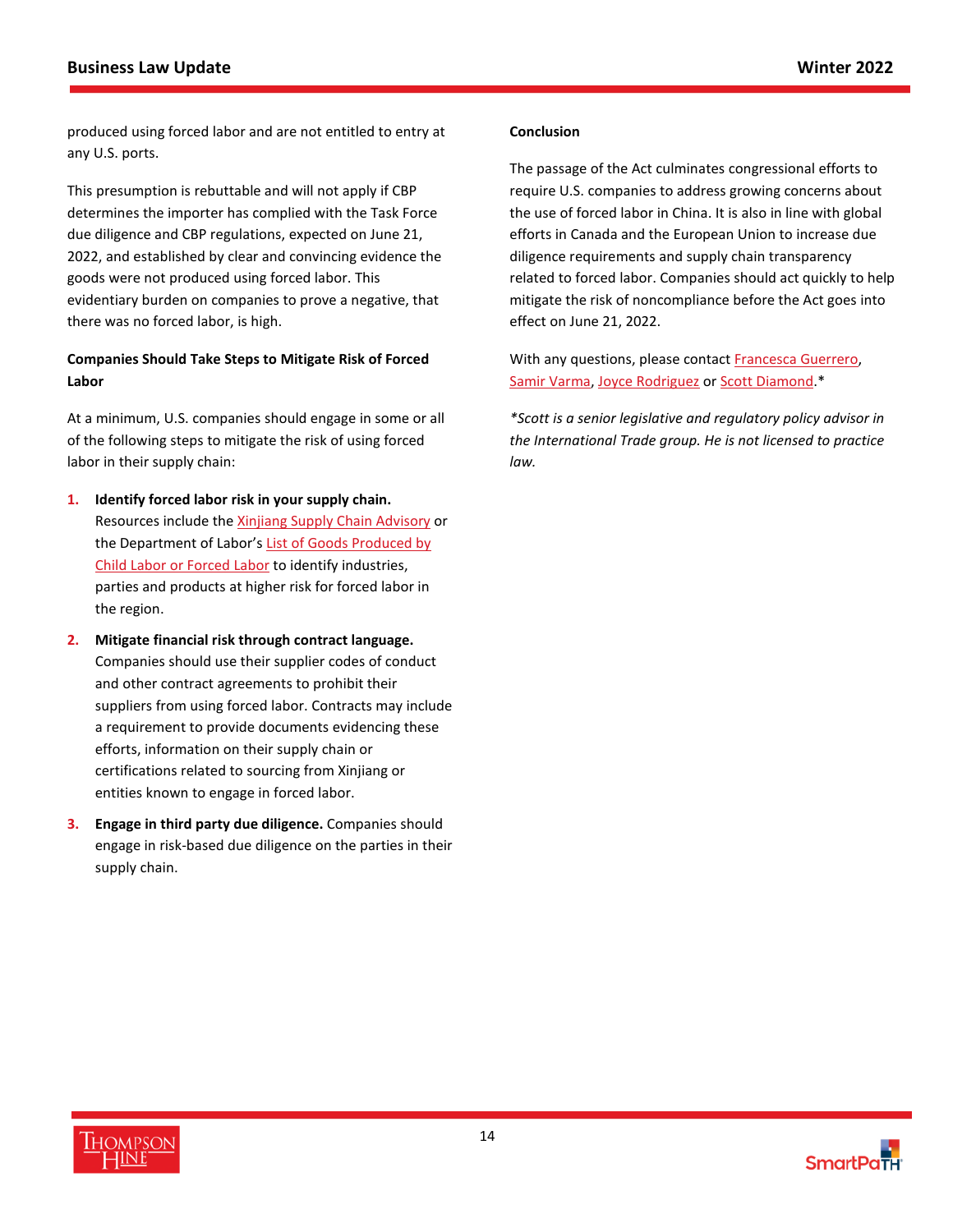# <span id="page-14-0"></span>**Bankruptcy**

**Hidden Danger: Third-Party Releases in Bankruptcy**  *By Curtis L. Tuggle and Alexander James Andrews* 



### **Introduction**

As discussed in "[Bankruptcy Proof of Claim Basics](https://www.thompsonhine.com/news/bankruptcy-proof-of-claim-basics)," which appeared in the fall 2021 edition of *Business Law Update*, in some situations a creditor that receives notice of a bankruptcy filing may only need to prepare and file a proof of claim in the proceeding to protect its interests. In bankruptcies filed under Chapter 11 of the Bankruptcy Code, creditors must be mindful of a significant provision that may be included in the Chapter 11 plan pursuant to which creditors release claims not only against the debtor that filed the bankruptcy, but also claims against non-debtor parties. These releases are often referred to as "non-debtor releases" or "third-party releases." Usually, third-party releases are only enforceable with creditors' affirmative consent but may occasionally be imposed on a nonconsensual basis. Creditors do not often receive full recovery in bankruptcy, meaning claims against non-debtor parties may be the only opportunity for a full recovery. Creditors must be vigilant and identify and evaluate third-party releases to ensure that significant value is not lost.

Identifying third-party releases contained in a Chapter 11 plan is not as challenging as one may think. As part of the process to confirm a plan, the debtor must circulate a disclosure statement with the plan, which is like a

prospectus, and must contain information adequate for creditors to evaluate the plan and its impact on their interests. Creditors are given the right to vote for approval or rejection of the plan by casting ballots. The disclosure statement and plan will also identify and explain any thirdparty releases and any accompanying injunction that would operate to prohibit creditors from asserting released claims against the non-debtor beneficiaries. As previously mentioned, in many instances the third-party releases are only enforceable if the creditor expressly consents to the releases, which has its own place on the ballot. Sometimes however, debtors seek approval of non-consensual thirdparty releases through court approval of the plan.

After identifying the third-party releases, the next step is a thoughtful analysis of the releases' breadth and scope (e.g., what claims are released and who are the beneficiaries). The creditor must determine whether its interests would be best served – in terms of maximizing recovery – by consenting to the releases or by opposing the releases. The analysis may be simple or complicated depending on the complexity of the disclosure statement and plan, the nature of the creditor's relationship with the debtor and third parties, and the number and types of claims involved. Third-party releases might be integral to the success of a plan by helping the debtor procure additional funding that would not be provided in their absence. To the extent the creditor determines, in consultation with counsel, that the plan contains non-consensual and prejudicial third-party releases, action will be required. Given the high bar debtors must overcome to confirm a plan with non-consensual third-party releases, and the recent scrutiny they have received in highprofile bankruptcy proceedings, the probability of a successful opposition is bolstered.

## **Purdue Pharma Case**

Non-consensual third-party releases were recently set in the public eye in a rather perfect proxy for these types of releases – the highly controversial Purdue Pharma case. In